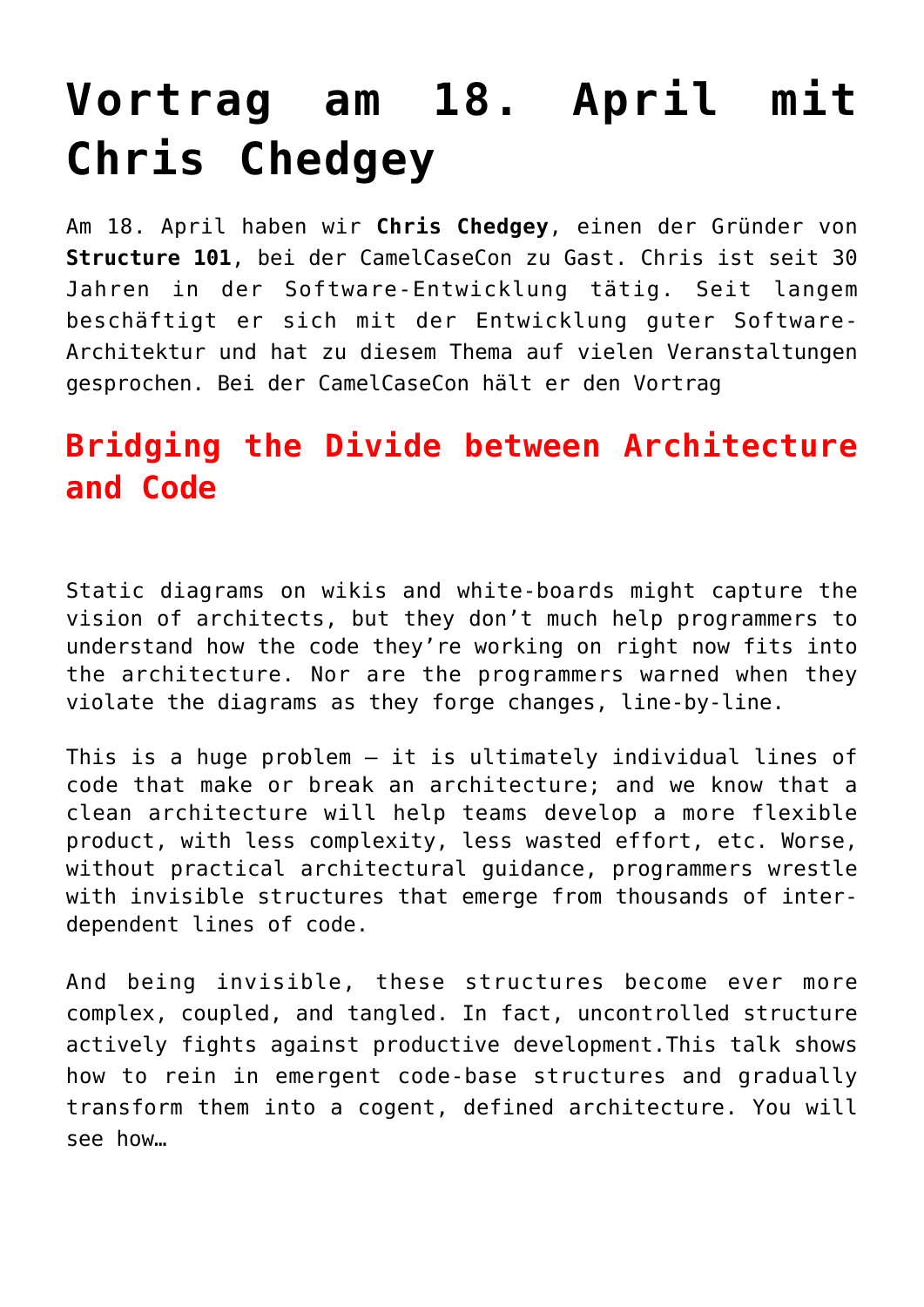- Divide between Architecture and Code
- Visualizing the emergent structure makes a code-base easier to understand.
- Restructuring to remove tangles and reduce coupling makes the visualized code-base easier to work on.

Specifying layering and dependency rules converts good structure into a controlled architecture that guides the team as the code-base evolves and grows.

A key ingredient is a live visualization, inside the IDE, of the detailed code the programmer is working on, in the context of the overall architecture. In short, you will learn how bridging the architect/programmer divide can convert code-base structure from liability into an asset that actively works for development productivity.

## **Der Vortrag findet in englischer Sprache statt!**

#### **Der Sprecher**



Chris Chedgey

**Chris Chedgey**, is co-founder, product designer, and developer at Structure101 – a team dedicated to creating techniques and technology for transforming and controlling the structure of large evolving code-bases. During a career spanning 30 years, Chris also worked on large military and aerospace systems in